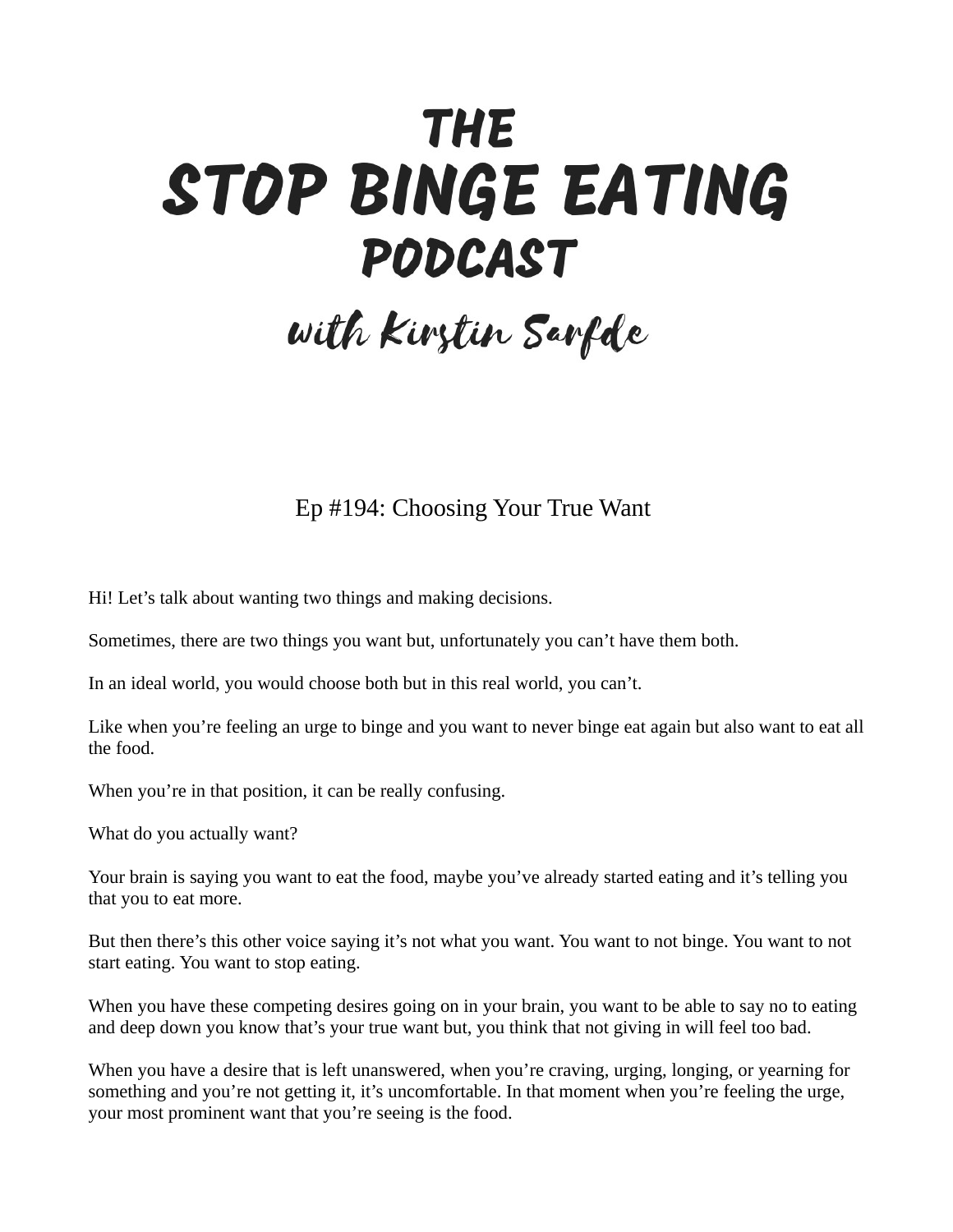That's the desire you get focused on.

So it becomes yes or no for that desire and you may say yes because you believe it will be more comfortable and easier to say yes.

But you're not saying yes because it's your true want, your true desire, it's because you're choosing comfortable and easy.

This is why it's so important to be willing to go through discomfort and do the harder things. That's what will make it easier for you to say no to eating when you truly want to say no.

To make the decision to choose your true want, you'll sometimes have to say yes to discomfort and yes to the harder option.

You'll also have to mentally amplify that voice that is stating your true want.

That voice is there. It's speaking. It's telling you what you truly want.

Are you hearing it? Are you agreeing with it? Are you choosing to focus on that want and telling it to yourself, deliberately, over and over?

Or when you hear it, do you tell yourself that's it's too hard or too uncomfortable? Do you push that want away? Do you ignore it?

If you want to choose your true want, the thing you really want, not the thing you *think* you want in that moment, the false want, you have to put in effort to think about it. To tell yourself it.

Now, it's not as simple as just saying, "I want to not eat more food," and then you're good.

Yes you make that decision but there's going to be more to the story.

Your brain is going to tell you it's not what you want and what you really want is to eat the food.

It might tell you that if you say no, you're denying yourself of something you want.

But let's be clear about something here. If you're desiring something and you say no, then sure, you're denying yourself of something you want.

But, if you say yes to eating, are you also denying yourself of something you want?

If you say yes to eating more food because you don't want to deny your desire for more food, and you eat the food, will there be something else that you're then denying yourself of by saying yes to eating?

If there is, it's important to consider which of those things you're denying yourself of is more important to you.

Would you rather deny yourself of more food or deny yourself of what you'd get if you stopped eating right now? Or didn't start eating?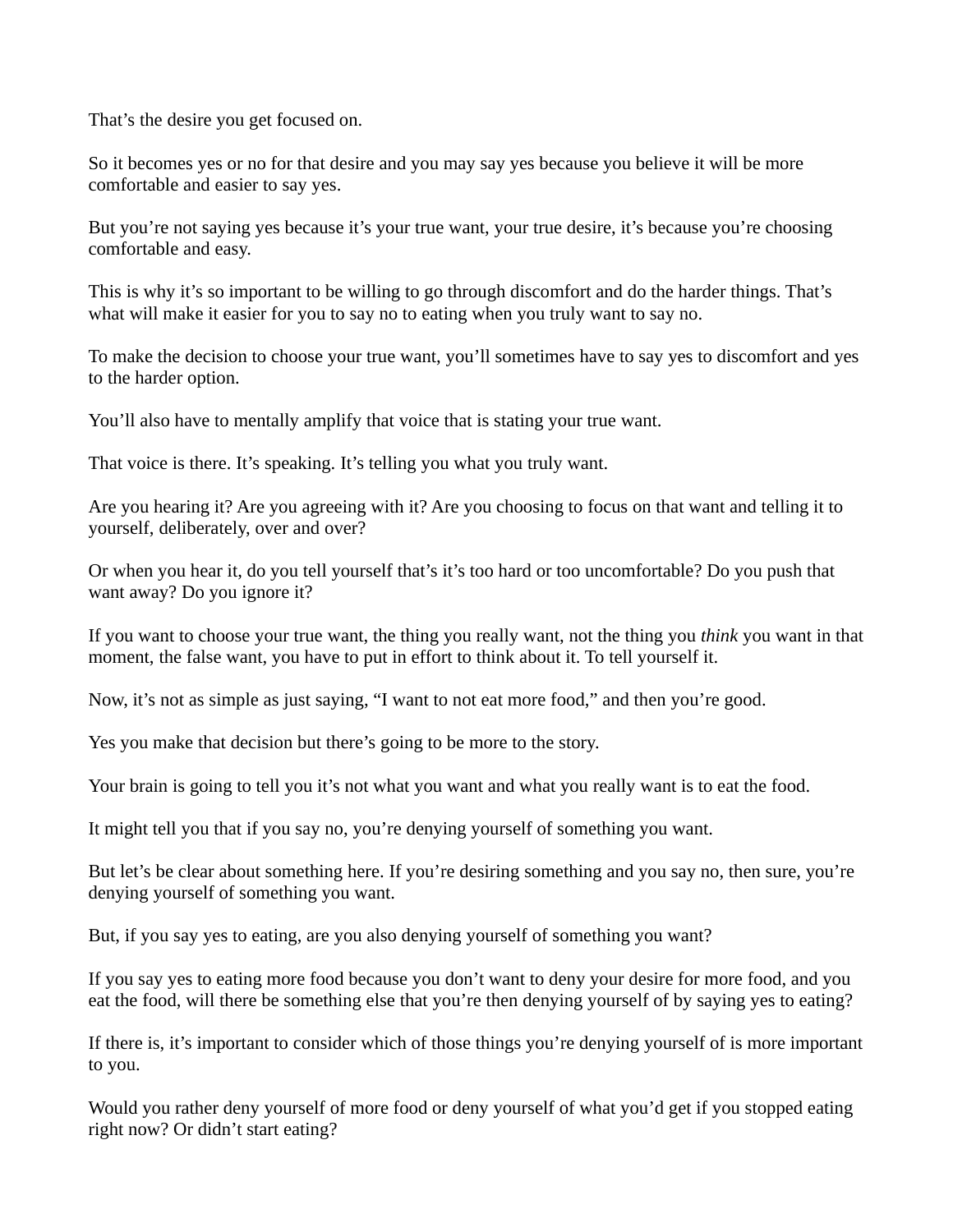I bet most of the time when it comes to binge eating and eating past fullness you'd rather say no to more food than no to what you'd get if you didn't eat the food.

So take a moment to consider all the way through what you're really denying yourself of and what you really want.

You always have the option of taking a pause. Always. Instead of just reacting to your desire and getting what you think you want, take a moment and think about it. Even if you just set a timer for one minute, or 5 minutes, to think this decision through, the pros and cons of each option, you're giving yourself a better chance of landing on choosing your true want.

But when you're taking that pause, it's so important that you're not pushing your wants away and resisting them.

This is a moment for you to get curious, to have a discussion with yourself, not an argument and not to pressure yourself.

Trying to push away your desire and resisting it is just going to intensify it.

So don't push, don't resist. Acknowledge this desire to eat, or to eat more, and look at why you want to do it and why you don't. You can consider your future self, who you will soon be in 30 minutes, in one hour, in several hours.

How you respond to your desire to eat will make it either harder or easier to follow through on choosing your true want, if eating is not your true want of course.

Saying no to your desire doesn't have to be *super* uncomfortable and it won't be if you're clear about what you really do and don't want, meaning what your true self wants and doesn't want both in the moment and in the big picture, and if you're not creating a whole bunch of negative emotion on top of the already uncomfortable unanswered desire by arguing or pushing at your desire.

Now, making these considerations and thinking it through without arguing, for most people, isn't where it ends.

For some of you some of the time, that will be enough for you to choose your true want of not bingeing and not eating more.

But in the other times, there's another piece to this.

It's not just choosing your true want of not bingeing, it's also choosing what comes along with saying no to the false want that you think you want in the moment, that want to binge.

It's choosing to feel the urge.

It's choosing the discomfort.

That becomes the obstacle. That becomes your focus.